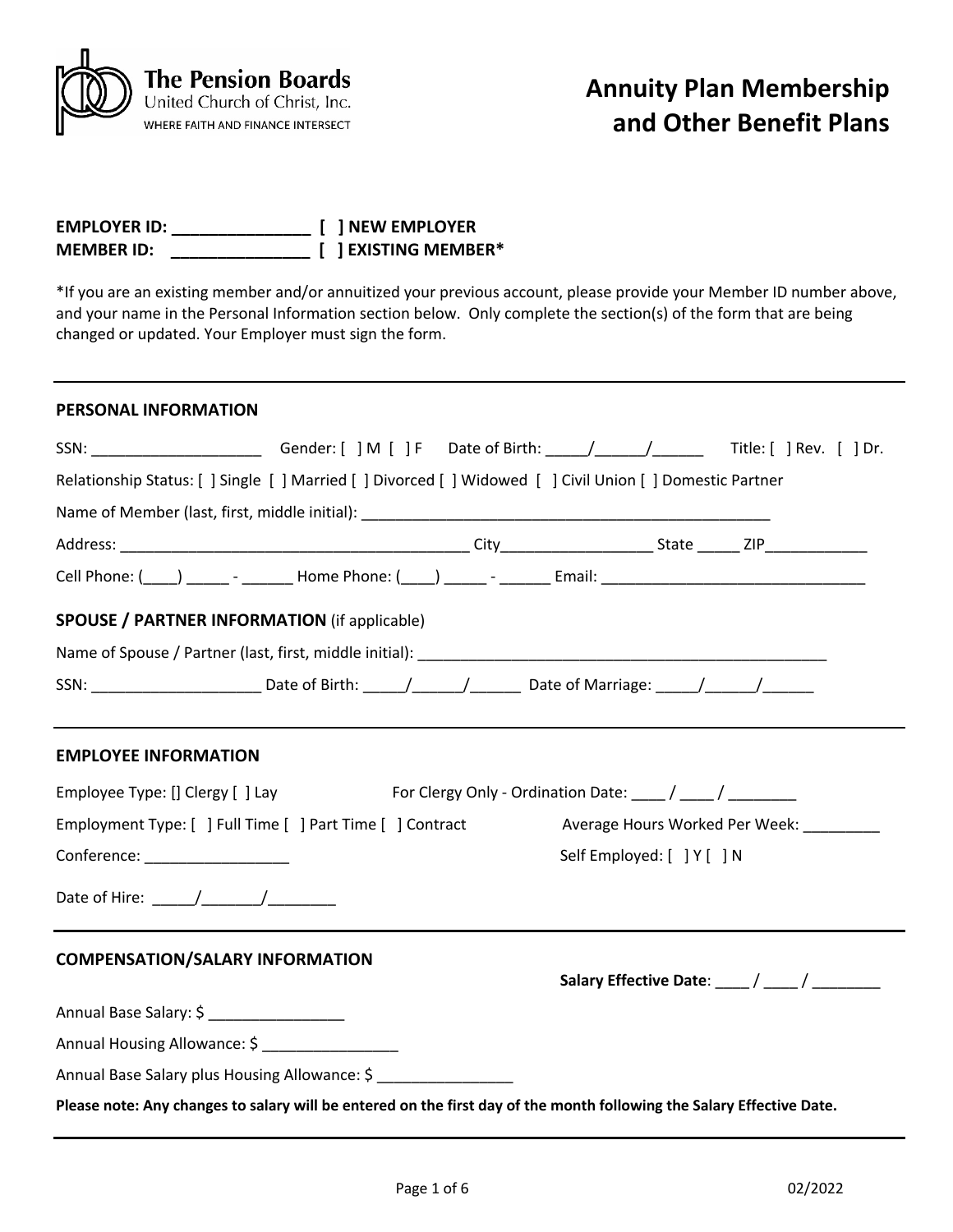## **OPTIONAL BENEFIT PLANS**

Information about our additional plans is available online. Visit our website at PBUCC.org and select the Pension & Benefits option.

### **Please select one or more options:**

#### **NOTE - FOR MEDICAL AND DENTAL BENEFITS DEPENDENT INFORMATION IS REQUIRED – SEE PAGE 3**

[ ] **MEDICAL\*\*** [ ] Plan A [ ] Plan B [ ] Plan C [ ] HSA **Effective Date** \_\_\_\_\_\_/\_\_\_\_\_\_\_/\_\_\_\_\_\_\_\_\_ [ ] UCC Medicare Advantage Plan with Rx

#### **MEDICARE PARTICIPATION**

| What plan are you enrolled in?                                                                      | Medicare Part A [ ] Yes [ ] No Medicare Part B [ ] Yes [ ] No |  |  |
|-----------------------------------------------------------------------------------------------------|---------------------------------------------------------------|--|--|
| What plan is your spouse enrolled in? Medicare Part A [ ] Yes [ ] No Medicare Part B [ ] Yes [ ] No |                                                               |  |  |

Note: A copy of your or your spouse's Medicare card(s) must be submitted for enrollment into the UCC Medicare Advantage Plan with Rx.

**\*\***Participants may apply for Medical plan coverage within 90 days of date of hire. After 90 days of hire, you are required to complete a Medical Statement of Health form. Please click here **https://bit.ly/PB\_SOH** to download a Statement of Health form. The UCC Medicare Advantage Plan with Rx does not require a Statement of Health form. The completed statement of health form(s) must be returned along with your Annuity Plan Membership and Other Benefit Plans Form.

| $[$ ] DENTAL | J Dental Plan (if Medical coverage is selected)                      | <b>Effective Date</b> |
|--------------|----------------------------------------------------------------------|-----------------------|
|              | [ ] Dental Plan Standalone (only if no Medical Coverage is selected) |                       |

| [] LIFE INSURANCE AND DISABILITY INCOME BENEFITS**                                       | <b>Effective Date</b> |        |     |
|------------------------------------------------------------------------------------------|-----------------------|--------|-----|
| Is this your initial UCC employment in which you are working at least 20 hours per week? |                       | Yes or | No. |

- [ ] Basic Life Insurance \*\*\*
- [ ] Optional Additional Life \*\*\*
- [ ] Optional Additional Dependent Spouse\*\*\*
- [ ] Optional Additional Dependent Child\*\*\*

\*\*Participants applying for Life and Disability Income Benefits after 90 days of initial date of hire, are also required to complete a MetLife Statement of Health form. Please visit **https://bit.ly/MET\_SOH\_FRM** to download a MetLife Statement of Health form. The completed statement of health form(s) must be returned along with your Annuity Plan Membership and Other Benefit Plans Form.

**\*\*\* For Life Insurance and Disability only:** You may click here **https://bit.ly/METLIFE\_CHANGE** to print out the Life Insurance and Disability Income (LIDI) MetLife Enrollment Change Form. The completed MetLife Form needs to be returned along with your Annuity Plan Membership and Other Benefits Form.

[ ] **FLEXIBLE SPENDING ACCOUNT (FSA):** New members can enroll within the first 30 days of their employment. Existing members enroll during the open enrollment period at the end of each calendar year for the following year.

**Effective Date** \_\_\_\_\_\_/\_\_\_\_\_\_\_/\_\_\_\_\_\_\_\_\_

| [ ] I elect Medical Reimbursement | [ ] I elect Dependent Reimbursement |
|-----------------------------------|-------------------------------------|
|-----------------------------------|-------------------------------------|

| Annual Salary reduction: \$ | Medical |                        | Dependent |
|-----------------------------|---------|------------------------|-----------|
| (2022 IRS Max=\$2,850)      |         | (2022 IRS Max=\$5,000) |           |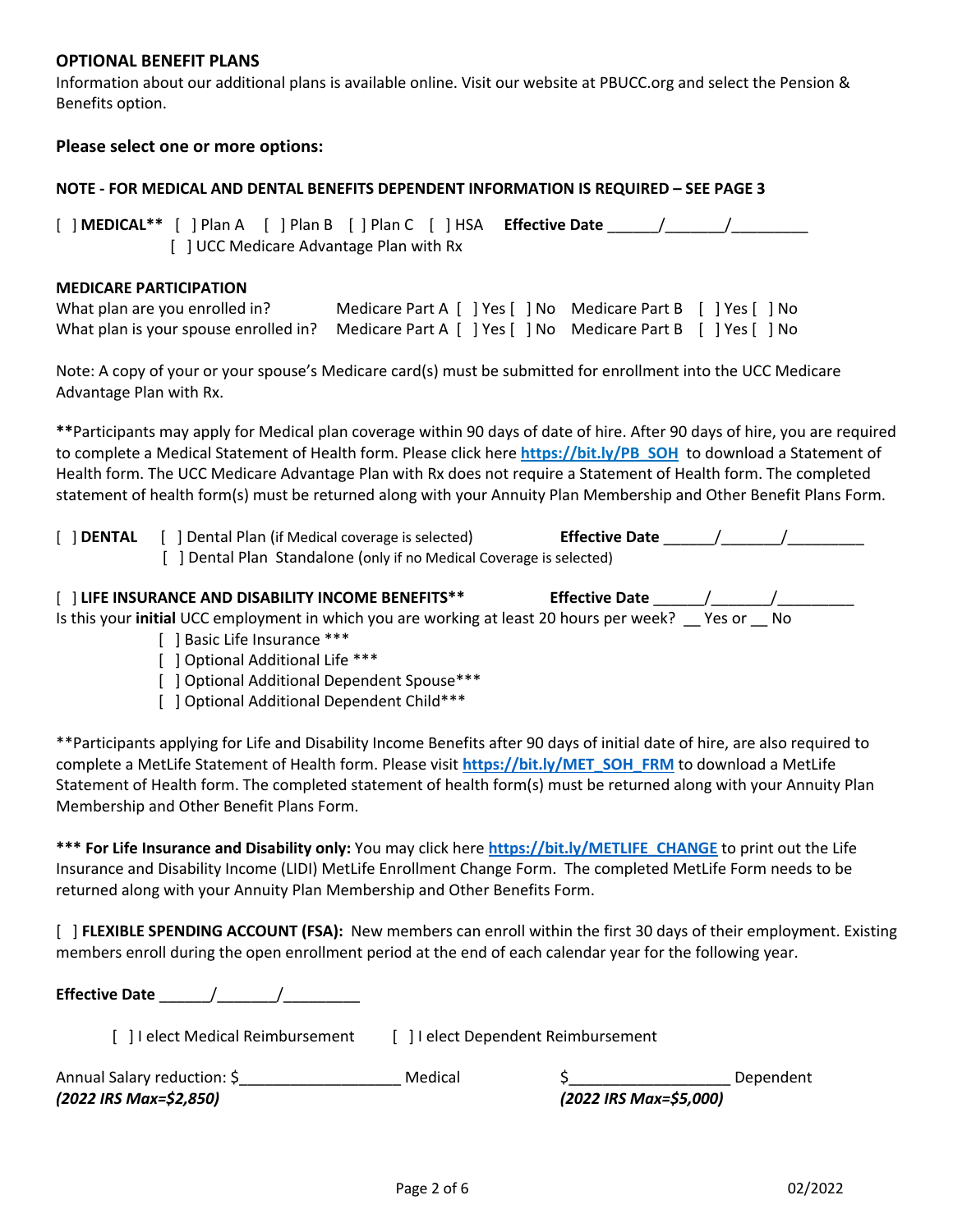# **[ ] My health coverage is through my spouse's/partner's UCC Health Plan.**

\_\_\_\_\_\_\_\_\_\_\_\_\_\_\_\_\_\_\_\_\_\_\_\_\_\_\_\_\_\_\_\_\_\_\_\_\_\_\_\_\_\_\_\_\_\_\_\_\_\_\_\_\_\_\_\_\_\_\_\_\_\_\_\_\_\_\_\_\_\_\_\_\_\_\_\_\_\_\_

Name of spouse/partner and member ID

| 1. Coverage: [ ] Medical [ ] Dental        | Dependent Information is required for enrollment. |                       |                                                                                                                              |
|--------------------------------------------|---------------------------------------------------|-----------------------|------------------------------------------------------------------------------------------------------------------------------|
|                                            |                                                   |                       |                                                                                                                              |
|                                            |                                                   |                       | SSN: ____________________________Date of Birth: _____/ _____/ ____________Gender: [ ] M [ ] F                                |
| 2. Coverage: [ ] Medical [ ] Dental        |                                                   |                       |                                                                                                                              |
|                                            |                                                   |                       |                                                                                                                              |
|                                            |                                                   |                       | SSN: ____________________________Date of Birth: _____/ _____/ ____________Gender: [ ] M [ ] F                                |
| <b>3.</b> Coverage: [ ] Medical [ ] Dental |                                                   |                       |                                                                                                                              |
|                                            |                                                   |                       |                                                                                                                              |
|                                            |                                                   |                       |                                                                                                                              |
| 4. Coverage: [ ] Medical [ ] Dental        |                                                   |                       |                                                                                                                              |
|                                            |                                                   |                       |                                                                                                                              |
|                                            |                                                   |                       | SSN: __________________________________Date of Birth: ______/ _______/ ____________Gender: [ ] M [ ] F                       |
| paper and attach to this form.             |                                                   |                       | [ ] Additional Dependent Information for Insurance: Check if applicable, and list information on a separate sheet of         |
|                                            | PENSION (EMPLOYER) CONTRIBUTIONS                  |                       |                                                                                                                              |
|                                            |                                                   |                       | Please note: Any changes to contribution amounts will be entered on the first day of the month following the Effective Date. |
| <b>Employer contributions:</b>             |                                                   | $\frac{1}{2}$ % or \$ | Effective Date: $\frac{1}{\sqrt{2}}$                                                                                         |
|                                            | <b>EMPLOYEE RETIREMENT CONTRIBUTIONS</b>          |                       | Payroll Pre-Tax Salary Reduction**** _______ % or \$______________ Effective Date: ____ / ____ / _________                   |
|                                            |                                                   |                       | Payroll After-Tax Salary Reduction****______ % or \$____________ Effective Date: ____/ ____/ ________                        |
| **** PAYROLL DEDUCTIONS FREQUENCY          | [ ] Monthly (12 paychecks per year)               |                       | [ ] Twice monthly (24 paychecks per year)<br>[ ] Bi-Weekly (26 paychecks per year) [ ] Weekly (52 paychecks per year)        |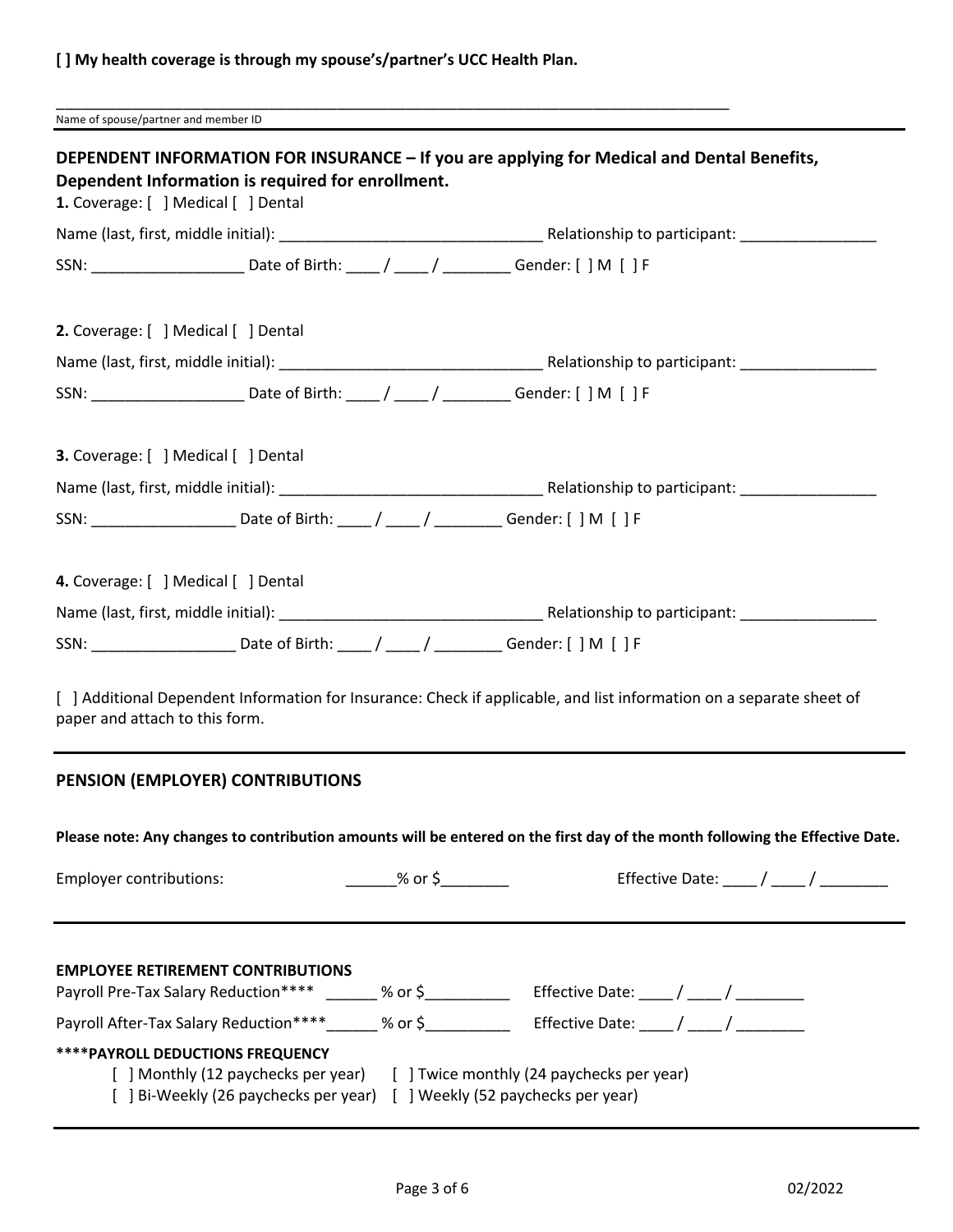## **INVESTMENT ALLOCATIONS\***

Information about our funds is available online. Allocation of Future Contributions is 5% increments.

|                |               | Sustainable<br>Balanced<br>Fund | Bond<br>Fund | Equity<br>Fund | Stable<br>Value<br>Fund | Global<br>Sustainability<br>Index Fund | <b>TAD</b><br>Fund<br>2025 | <b>TAD</b><br>Fund<br>2030 | <b>TAD</b><br>Fund<br>2035 | <b>TAD</b><br>Fund<br>2040 | <b>TAD</b><br>Fund<br>2045 | <b>TAD</b><br>Fund<br>2050 | Fund<br>percentage<br>must total |
|----------------|---------------|---------------------------------|--------------|----------------|-------------------------|----------------------------------------|----------------------------|----------------------------|----------------------------|----------------------------|----------------------------|----------------------------|----------------------------------|
|                |               |                                 |              |                |                         |                                        |                            |                            |                            |                            |                            |                            | 100%                             |
|                | Employer      |                                 |              |                |                         |                                        |                            |                            |                            |                            |                            |                            | Total:                           |
|                | Contributions | %                               | %            | %              | %                       | %                                      | %                          | %                          | %                          | %                          | %                          | %                          | %                                |
| $\overline{2}$ | Employee      |                                 |              |                |                         |                                        |                            |                            |                            |                            |                            |                            | Total:                           |
|                | TSA and       |                                 |              |                |                         |                                        |                            |                            |                            |                            |                            |                            |                                  |
|                | After-Tax     | %                               | %            | %              | %                       | %                                      | %                          | %                          | %                          | %                          | %                          | %                          | %                                |
|                | Contributions |                                 |              |                |                         |                                        |                            |                            |                            |                            |                            |                            |                                  |

Note for new members, once the pension account is established, you will receive a seven-digit Member ID number included in your enrollment letter. Your Member ID may be used on any correspondence sent to the Pension Boards. It may also be used to access the Member Portal on our website at www.pbucc.org.

\*If you do not update allocations above, any contributions made on your behalf will be invested in the Target Annuitization Date (TAD) Fund most appropriate to your anticipated retirement timeline based on your age.

#### **BENEFICIARY INFORMATION:**

**Beneficiary(ies):** I hereby designate the following as Primary or Secondary Beneficiary(ies). If more than one is designated, each surviving Beneficiary shall receive the percentage share indicated. **Total proportion of designations must total 100%.** Please note, if you designate a minor as a beneficiary, you are required to have a probate court-appointed guardian to receive and administer the death benefits to the minor. Do not write the name of the guardian on this form. You must submit a complete copy of the Trust. If you do not elect a beneficiary, your Estate will be the primary beneficiary.

|                                                    |  | [ ] Domestic [ ] Foreign                                                                                      |
|----------------------------------------------------|--|---------------------------------------------------------------------------------------------------------------|
|                                                    |  |                                                                                                               |
|                                                    |  | Relationship to participant: ______________________Date of Birth: _____/ _____/ __________Gender: [ ] M [ ] F |
| Annuity: [ ] Primary ______% [ ] Secondary _____ % |  |                                                                                                               |
|                                                    |  |                                                                                                               |
|                                                    |  |                                                                                                               |
|                                                    |  |                                                                                                               |
|                                                    |  | [ ] Domestic [ ] Foreign                                                                                      |
|                                                    |  |                                                                                                               |
|                                                    |  | Relationship to participant: ______________________Date of Birth: _____/ _____/ _________Gender: [ ] M [ ] F  |
| Annuity: [ ] Primary ______% [ ] Secondary _____ % |  |                                                                                                               |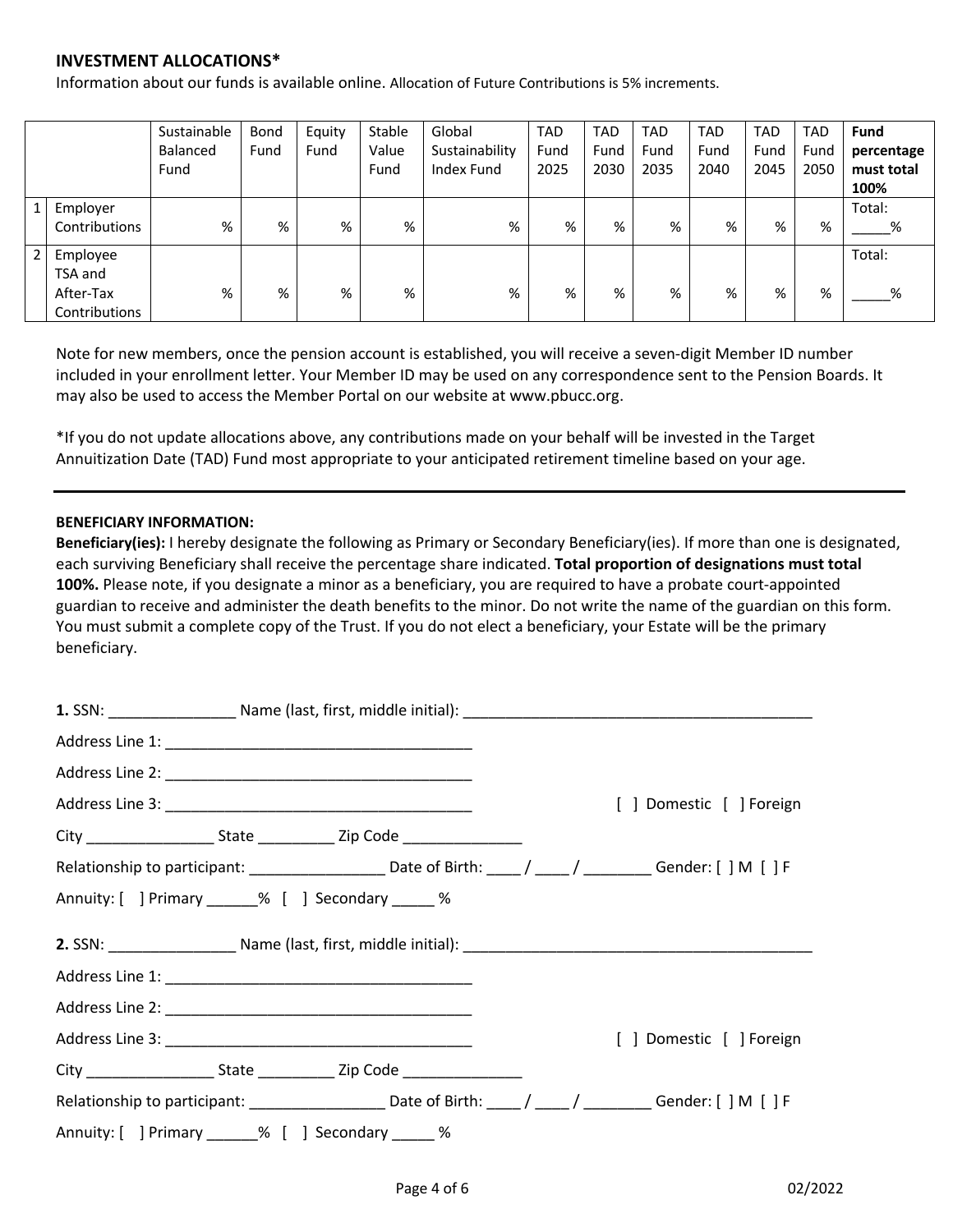[ ] Additional Primary and Secondary Beneficiary(ies): Check if applicable, and list information on a separate sheet of paper and attach to this form.

## **EMPLOYEE (Member) AGREEMENT**

- [ ] As a member (as defined in the Annuity Plan document), together with my designated Beneficiary or Beneficiaries (as defined in the Annuity Plan document), I acknowledge that the Annuity Plan document is available to me on the **Pension Boards website** (www.pbucc.org) or by clicking here**: https://bit.ly/ANNUITY\_PLAN**. In addition, I acknowledge that I and my Beneficiary shall, always, be subject to the terms and conditions of the Annuity Plan document, as the same may be amended, modified, or supplemented at the sole discretion of The Pension Boards–United Church of Christ, Inc.
- [ ] I understand: (1) my election regarding elective deferrals is irrevocable once the employer withholds the deferrals from my pay; (2) any changes in elective deferrals are effective only for deferrals from pay I received after the plan administrator accepts my change of election. I understand that the amount of such reduction, pursuant to this election, will be withheld from my pay on a pre-tax and/or after-tax basis, as specified above, and will be paid by my employer into my account in the Annuity Plan; and (3) written notice must be given before the effective date of any modification. This election will remain in effective until I revoke complete a new Employee Pre-Tax Retirement Contribution Agreement.
- [ ] I have attached a copy of my birth certificate. If I cannot supply a birth certificate, I have attached a copy of my passport or driver's license. **(THIS APPLIES TO FIRST-TIME ANNUITY FUND MEMBERSHIP ENROLLMENTS ONLY.)**
- [ ] As an eligible employee in the Flexible Benefit Plan for UCC Ministries, I understand that I should review the Highlights of Your Flexible Benefit Plan for UCC Ministries or by clicking here: **https://bit.ly/PB\_FSA\_BKLT** to understand the benefits available to me, as well as the other rights and obligations which I have under the plan.
- [ ] I certify that dependents listed are eligible to enroll in an employer-sponsored health plan. If my status or my dependent's status changes, I agree to notify the Pension Boards immediately.
- [ ] I have completed the MetLife Enrollment form for Life Insurance and Disability Income Benefits form.

By completing and submitting this form, I hereby apply for membership in the Annuity Plan for the United Church of Christ, in accordance with its Provisions, Rules and Procedures.

| <b>Employee (Member) Signature:</b>                       | Date: Date: |
|-----------------------------------------------------------|-------------|
| Witness's Signature (not a beneficiary):                  | Date: /     |
| (Required if Participating in the Annuity Benefits Plan.) |             |

### **SPOUSAL CONSENT**

Spousal consent is required if the applicant is married and has not designated their spouse as the sole beneficiary. Please note: A notary is also required if the spouse is signing the form.

Spousal Consent:

[] I hereby consent to the above beneficiary(ies) designated by my spouse.

| Spouse's Signature |  |  |  |  |
|--------------------|--|--|--|--|
|--------------------|--|--|--|--|

### **NOTARY**

| (Please note: A notary is only required if the spouse is signing the form.) |  |  |  |
|-----------------------------------------------------------------------------|--|--|--|
|-----------------------------------------------------------------------------|--|--|--|

| Notary's Sig<br>Signature |  |  |  |  |
|---------------------------|--|--|--|--|
|---------------------------|--|--|--|--|

Notary's Stamp: